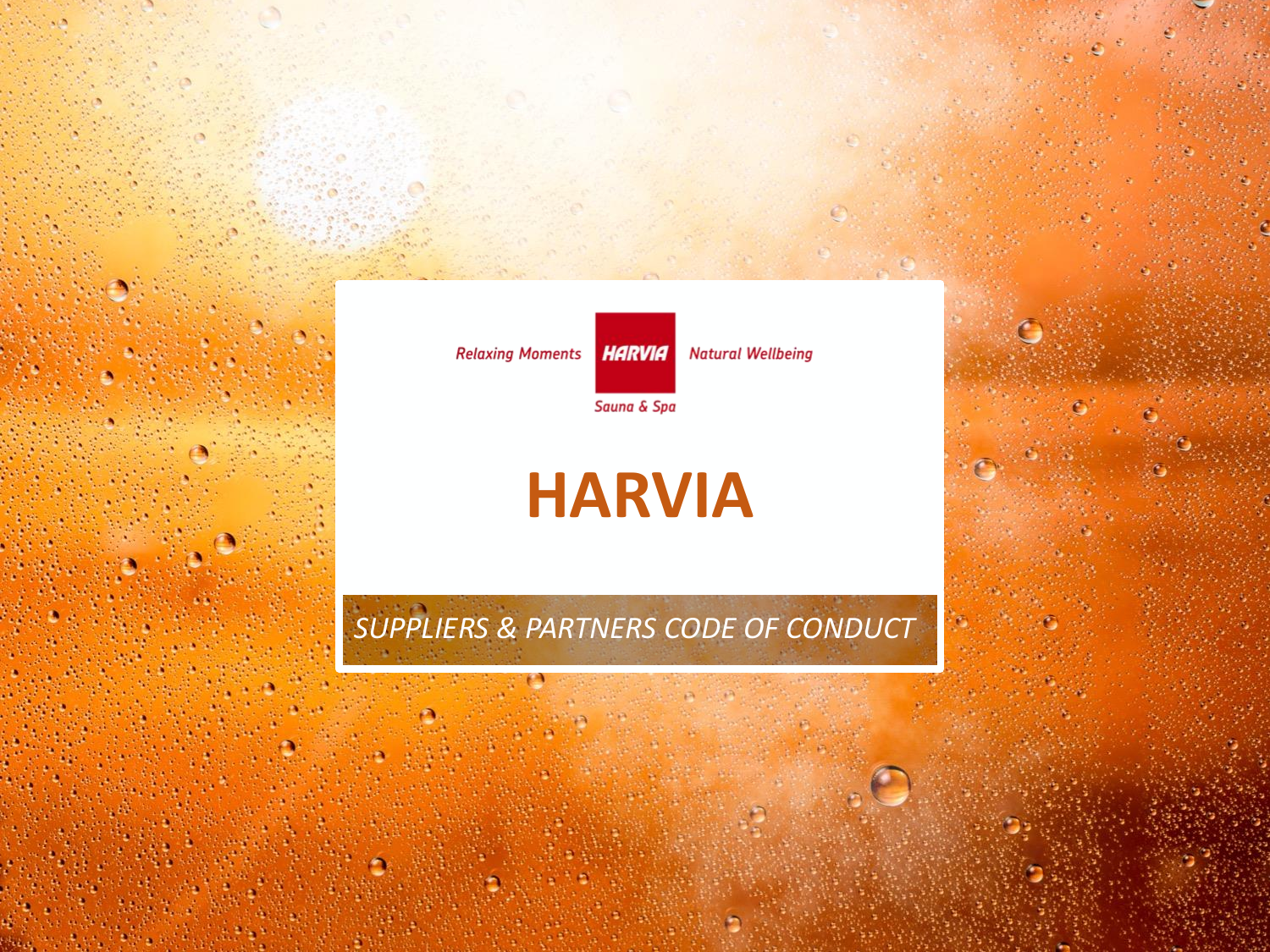Purpose of this guidance is to make sure that all the subcontactors, suppliers and all companys concerning supply chain of Harvia Group will require common ethical principles.

Code of conduct ("Code") illustrates the values according to which Harvia operates globally.

Code applies every company and their employees which are included to Harvia Group supply chain.

Compliance with this guide is strictly required.

By signing this Code supplier will inform that it knows own supply chain and commits this Code of Conduct's principles.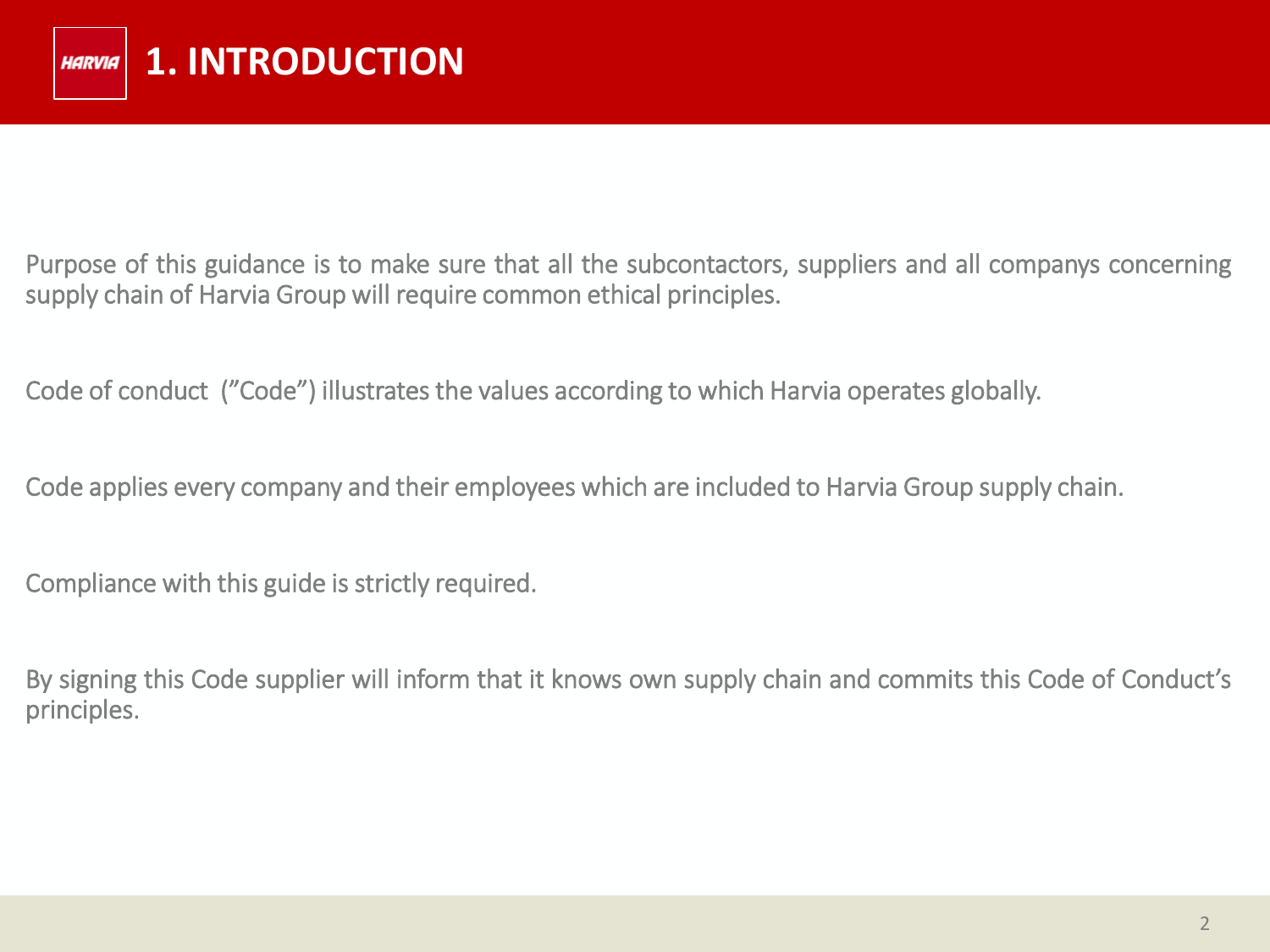

#### 2.1 Ethical Conduct

- Harvia maintains all the applicable laws, regulations, and good manners in our business. Harvia doesn't accept any illegal actions and we require that our suppliers will operate its business according current legislation
- The supplier shall in any operations to be committed to etchical conduct and the respect for human rights in the spirit of internationally regonized standards.
- Supplier will be under an obligation to orient with regulations and act as required. Supplier shall make sure that its supplier and subcontractors act also as required. If necessary, supplier must be able to demonstrate how to ensure that their subcontractors comply with the Code.

#### 2.2 Corruptive practices

- Harvia expects its suppliers has zero tolerance towards bribery and corruption. Supplier shall not engage in any form of bribery or kickback scheme or otherwise offer any incentive to Harvia empoyees or their family or friends in order to obtain or retain any business.
- Reasonable business courtesies, including gifts (max.100€) and corporate hospitality (e.g entertaiment, business lunches and small gifts) are permitted, provided that they are given in compliance with applicable laws.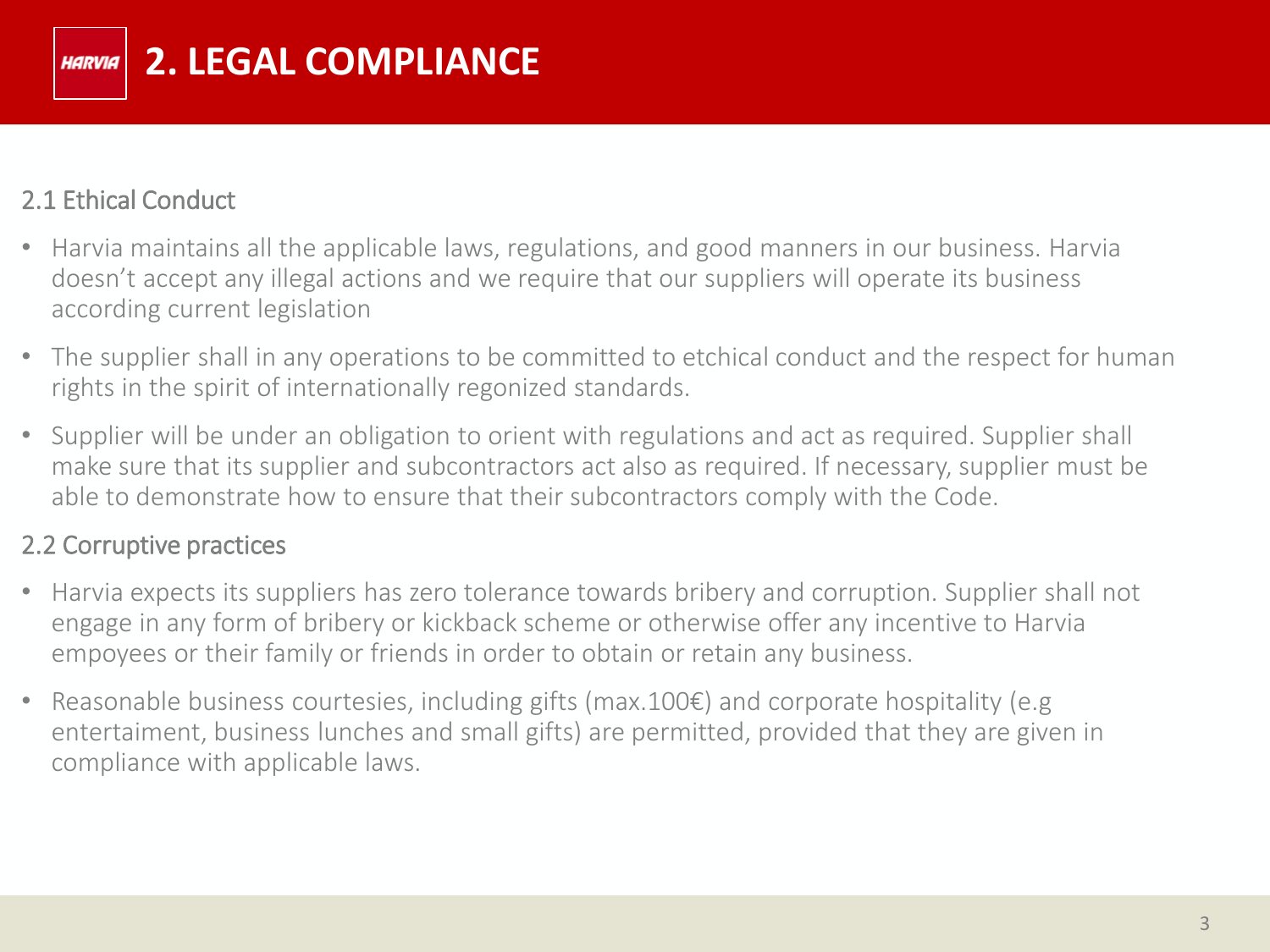#### 3.1 Labor

- Harvia respects and promote human rights as they are defined in Universal Declaration of Human Rights
- Supplier shall not use child or forced labor under any circumstances or contract with subcontactors or suppliers using such labor.
- Harvia cherish diversity and encourage fair and equitable treatment in every aspect in supplier section. Harvia will not accept any harassment or discrimination from suppliers side either.

### 3.2 Health and safety

• Supplier shall provide its employees a safe and healthy working enviroment in complience with all applicable laws and regulations.

#### 3.3 Enviroment

- Supplier shall make all reasonable effort to protect the enviroment and to keep the impact of its activities and products as low as possible.
- Supplier shall make sure that it has all the needed enviroment permits and licenses which are also maintained and complied.
- Supplier shall obtain, maintain and comply with all needed enviroment permits and licences and Harvia's requirements for own operations.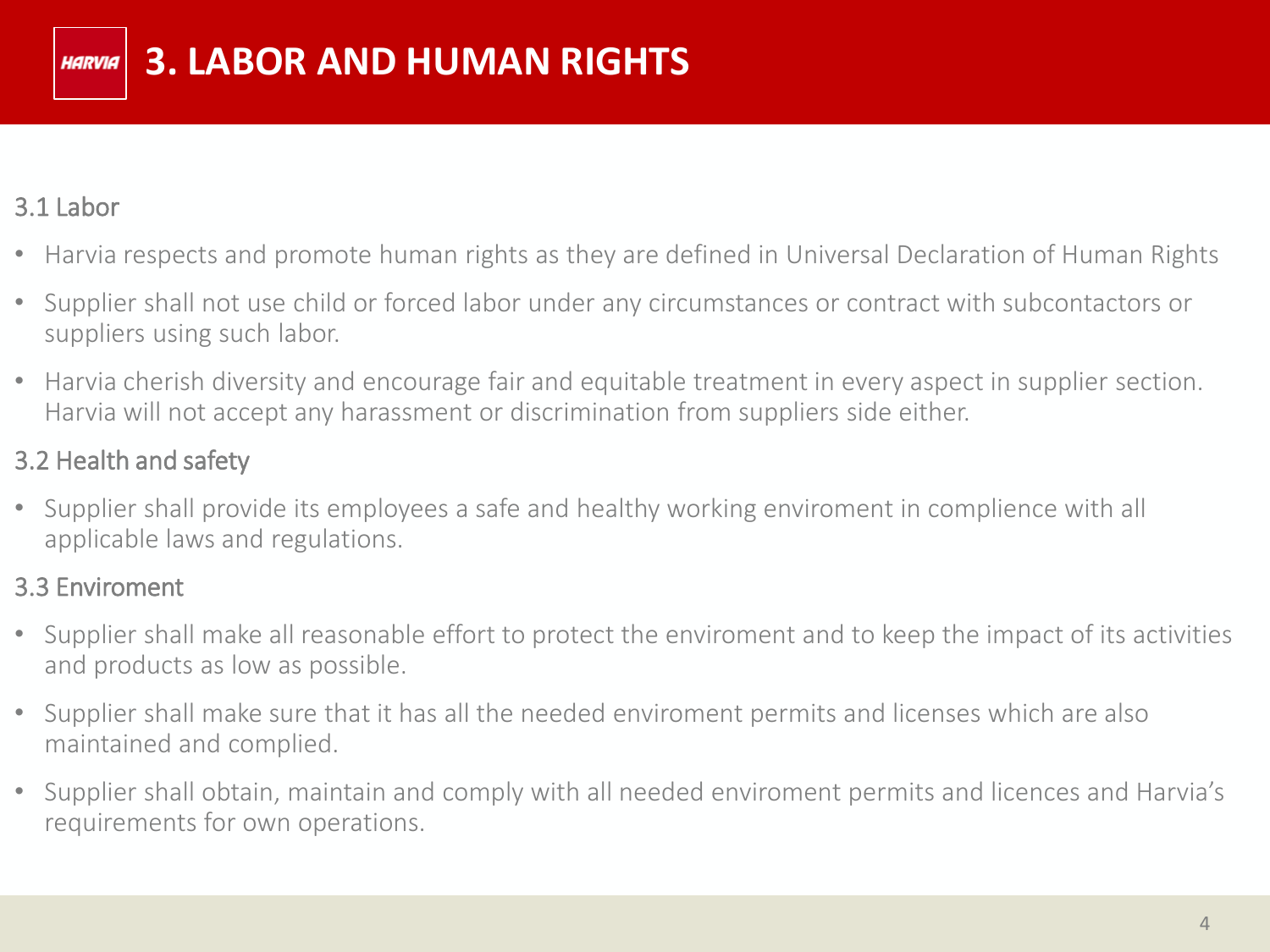

#### 4.1 Monitoring of the Code

- Supplier shall regurarly monitor its conformance with the Code
- Supplier shall upon request provide Harvia access to all relevant information and documents needed to verify supplier's conformansce with the Code
- If supplier have, in reasonable opinion of Harvia, materially violated the Code, Harvia entitled to terminate the business relationship with immetiate effect.
- If supplier has a serious concern that something isn't concistent with this Code, shall supplier report to Harvia's contact person.

#### 4.2 Publicity

- Unless it is otherwise agreed, supplier is not entitled to publicize its cooperation with Harvia use Harvia trademarks without Harvia's written permission
- In further inquiries please contact Harvia's CMO Päivi Juolahti (paivi.juolahti[@harvia.fi\)](mailto:sami.linna@harvia.fi)